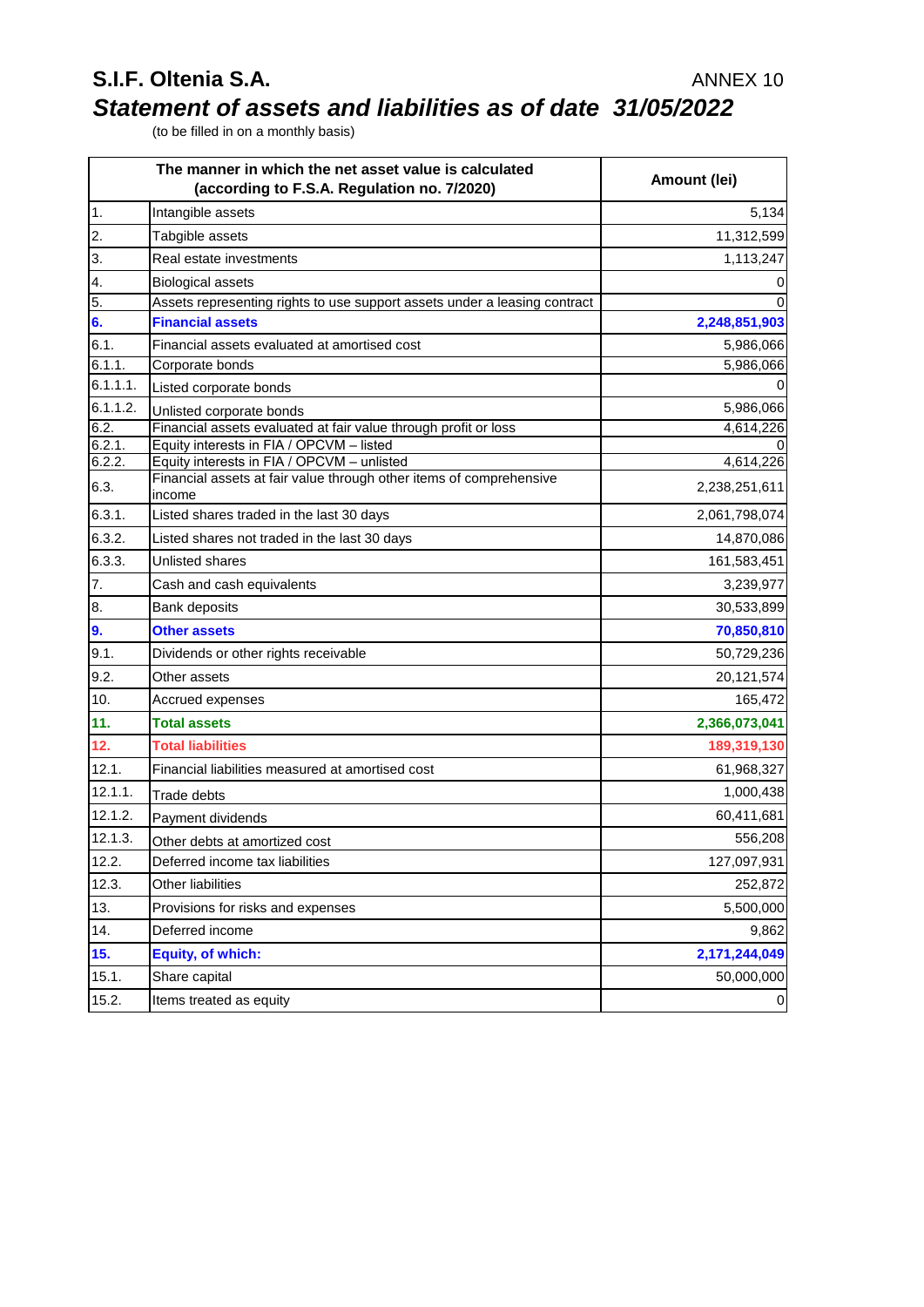## **S.I.F. Oltenia S.A.** *Statement of assets and liabilities as of date 31/05/2022*

(to be filled in on a monthly basis)

|        | The manner in which the net asset value is calculated<br>(according to F.S.A. Regulation no. 7/2020)    | Amount (lei)  |  |
|--------|---------------------------------------------------------------------------------------------------------|---------------|--|
| 15.3.  | Other equity items                                                                                      | 636,567,120   |  |
| 15.4.  | Share premiums                                                                                          | 0             |  |
| 15.5.  | <b>Revaluation reserves</b>                                                                             | 7,099,674     |  |
| 15.6.  | Reserves                                                                                                | 655,619,922   |  |
| 15.7.  | Own shares                                                                                              | $\mathbf 0$   |  |
| 15.8.  | Retained earnings                                                                                       | 706,510,289   |  |
| 15.9.  | Result of the financial year                                                                            | 115,447,044   |  |
| 15.10. | Losses on the issue, redemption, sale, transfer free of charge or<br>cancellation of equity instruments | $\mathbf 0$   |  |
| 16.    | Net assets (11 - 12 - 13 - 14)                                                                          | 2,171,244,049 |  |
| 17.    | Number of shares issued                                                                                 | 500,000,000   |  |
| 18.    | Unit value of net assets                                                                                | 4.3425        |  |
| 19.    | Number of companies in the portfolio, of which:                                                         | 40            |  |
| 19.1.  | Companies admitted to trading on an EU trading venue                                                    | 26            |  |
| 19.2.  | Companies admitted to trading on an exchange in a third country                                         | $\mathbf 0$   |  |
| 19.3.  | Companies not admitted to trading.                                                                      | 14            |  |

According to Article 38 para. 4 of Law no. 243 / 2019 S.I.F. Oltenia publishes the leverage level and exposure value according to the provisions of EU Regulation 231 / 2013 calculated by the gross approach and the commitment approach.

| <b>Gross approach:</b>     |               |  |  |  |
|----------------------------|---------------|--|--|--|
| Leverage level             | 1.0742        |  |  |  |
| SIF5 exposure              | 2,332,299,165 |  |  |  |
| <b>Commitment approach</b> |               |  |  |  |
| Leverage level             | 1.0897        |  |  |  |
| SIF5 exposure              | 2,366,073,041 |  |  |  |

Statement certified by Depozitar Raiffeisen Bank S.A.

Statement prepared on the basis of the trial balance determined on the basis of the A.S.F. Rule 39 / 2015 for the approval of the Accounting Regulations in compliance with the International Financial Reporting Standards, applicable to entities authorized, regulated and supervised by the Financial Supervisory Authority in the Financial Instruments and Investments Sector

In accordance with IFRS 9, effective from 01.01.2018, the results of transactions with financial assets measured at fair value through other comprehensive income are reflected in retained earnings

GENERAL MANAGER, Sorin – Iulian Cioacă

Depository Certification Raiffeisen Bank

DEPUTY GENERAL MANAGER, Mihai Trifu